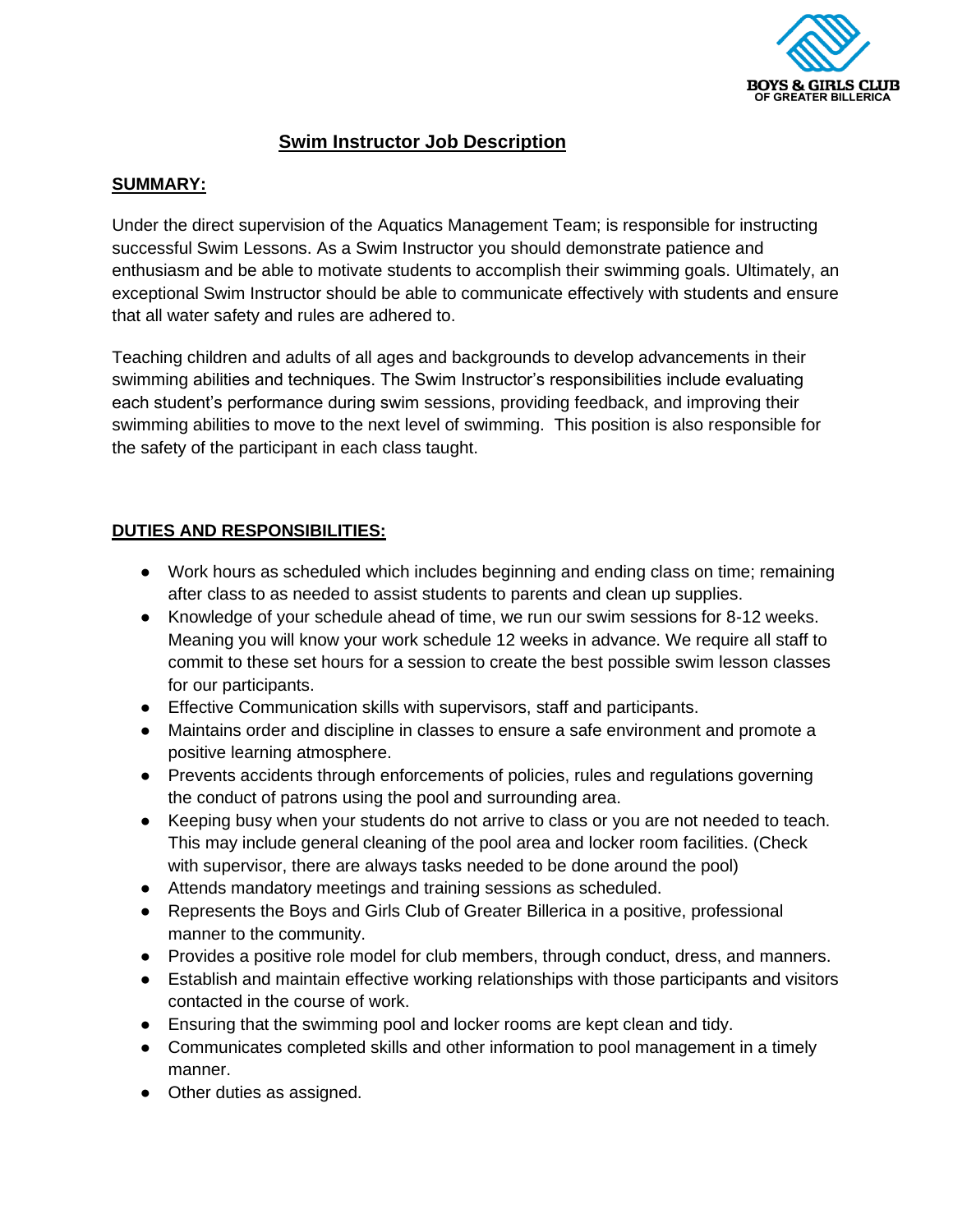

## **MINIMUM JOB REQUIREMENTS:**

- Must be 15 years or older with 6 months to 1 year experience directly related to childcare, swimming, teaching in some aspect. **(Recommended)** [*CPR, First Aid and AED Certified; Current certification as Lifeguard by a recognized source of Training.*]
- Possess strong swimming ability, capable of swimming 100 yards freestyle
- Must be able to commit to a consistent schedule for 8-12 weeks at a time.
- Must have experience working with Children in some capacity.

### **KNOWLEDGE OF:**

- Sound knowledge of proper swimming techniques and water safety rules.
	- Possess strong swimming abilities.
	- Master identifying incorrect swimming techniques and correcting students accordingly.
	- Instructs, tests, and evaluates students participating in our Boys and Girls Club Swim Lesson program.
	- Assessing the progress of students and adjusting teaching programs accordingly.

#### **ABILITY TO:**

- Positively interact with the general public.
- Perform work in an efficient, effective, safe, and timely manner.
- Demonstrate skills as required for swim lesson instruction.
- To use teaching aids such as kickboards, barbells, lifejackets, etc
- CPR, first aid and back boarding. *(Subject to Lifeguard certified employees)*
- Be able to adapt to different levels of teaching and teach in multiple locations.
- Ability to be ready at a moment's notice in case of an absence of staff or participant, we may move you to a different class for a day.